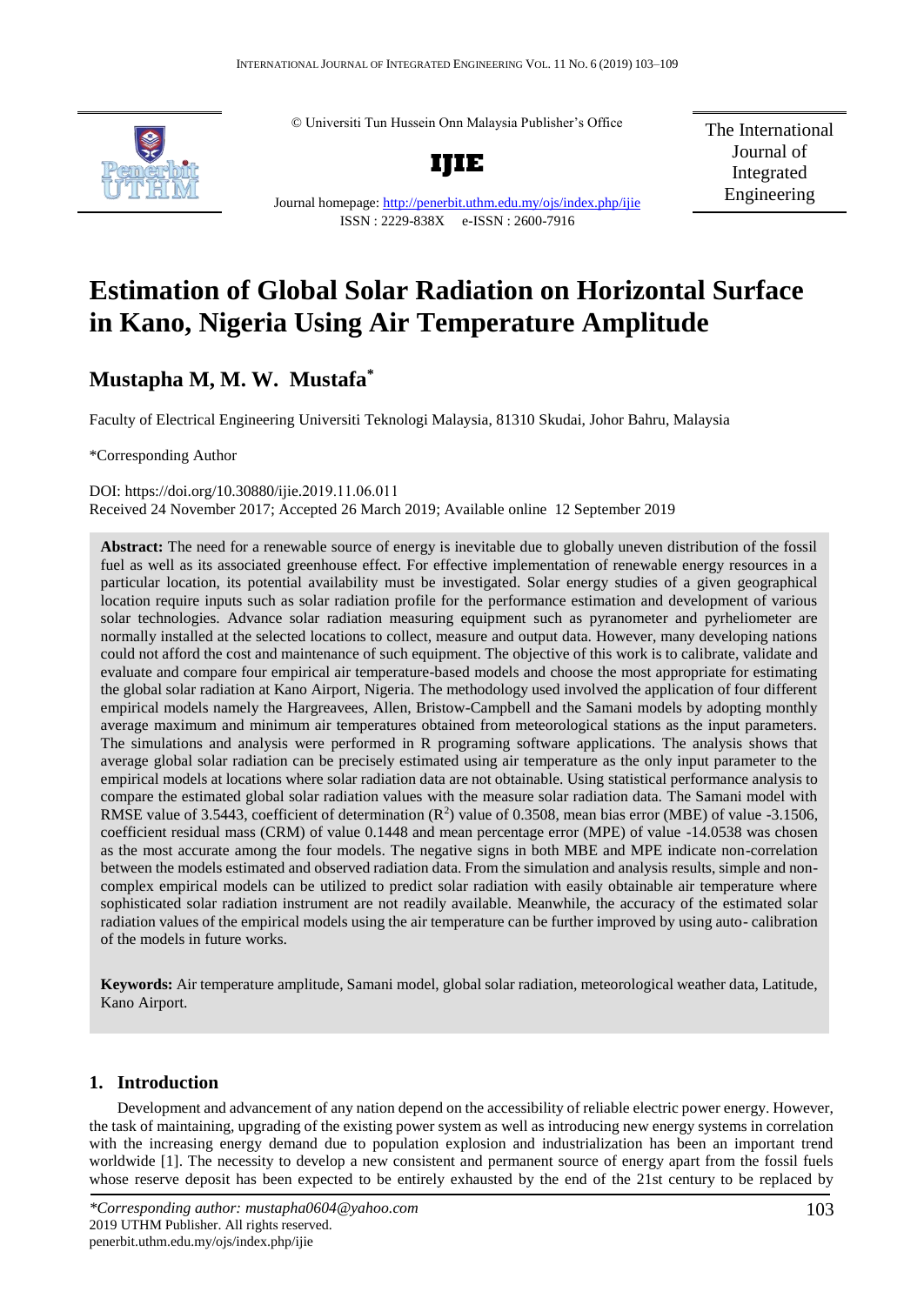renewable sources of energy that can be manageable, free, eco-friendly and sustainable is highly desirable [1]. The need for the renewable source of energy is inevitable due to uneven distribution of the fossil fuel, its transportation expenses, its political and military invasions to control and manipulate the possession, carbon emission, highly depleted and nonrenewable nature [2]. Solar energy is the main source from which all fossil and renewable energy types are derived. Various ancient technologies have been used for harnessing the solar and other renewable energy types since human early civilizations for water irrigations and wind power have been used for milling and navigation purposes [3].

Solar energy studies of a given geographical location require inputs such as solar radiation profile for the performance estimation and development of various solar technologies. Advance solar radiation measuring equipment such as pyranometer and pyrheliometer are normally installed at the selected locations to collect, measure and output data. However, many developing nations could not afford the cost and maintenance of such equipment and hence the need for modeling the global solar radiation using different estimating methods with appropriate daily or monthly climatic data from meteorological stations [4]. The Angstrom – Prescott equation and its variations together with many other linear, polynomial, exponential, logarithmic models are used for various types of solar estimations while stochastic neural network and genetic algorithms models are used for complicated analysis [5, 6]. Different locations vary in meteorological weather data hence methods of solar radiation estimates differ and need to be adapted for that particular location. In Nigeria the most frequently investigated weather parameters are the sunshine hour duration, wind speed, relative humidity, cloud cover, rainfall, and air temperature. Globally, scientists have derived various empirical equations to relate solar radiation with various meteorological parameters [7-13]. Many researchers in Nigeria have modeled global solar radiation using sunshine-based models. [1, 9, 14-18] used the Angstrom model while [19] used the Hargreaves-Samani model to estimate solar radiation for various locations and cities across Nigeria. [20-22] used Hargreaves-Samani models to calibrate and calculate the solar radiation using temperature parameters only, while [23] employed Angstrom, temperature, relative humidity, and precipitation models. Temperature based models utilize air temperature amplitude as a modification of the cloud cover amount in Angstrom and Bristow-Campbell models and thereby measure the state of the sky [3].

Very little attention has been given to solar radiation potentials of Kano city and its environs The main focus of this work is to calibrate, evaluate and validate four air temperature-based models to estimate global solar radiation potentialities in the Kano using air temperature as the sole parameter as the input because of its easiness in availability and accessibility and can be used for any location in Nigeria without the sunshine hour parameters.

#### **2. Materials and Methods**

Kano Airport, Nigeria located at Latitude 12.046o N and Longitude 8.522o E and at 476m above the sea level is the site under considerations for this study. The global solar radiation on horizontal surfaces, air temperature, relative humidity and atmospheric pressure for a period of 22 years were obtained from the archives of National Aeronautics and Space Administration (NASA) [24].

 Four air temperature-based model types are investigated in this work. The inputs variables into the models are air temperature amplitude, extraterrestrial solar radiation, declination angle, solar hour angle, latitude and day of the year which except the air temperature defined the extraterrestrial solar radiation parameters. The daily average extraterrestrial global solar radiation  $H_0$  is given [23] as:

$$
H_o = \frac{24}{\pi} I_{SC} \left( 1 + 0.033 \cos \left( \frac{360N}{365} \right) \right) \times \left( \cos \phi \cos \delta \sin \omega + \frac{2\pi}{360} \sin \phi \sin \delta \right)
$$
 (1)

where  $I_{SC}$  is the solar constant and the value given as 1.367kW/m2;  $\emptyset$  is the latitude of the location (in degrees);  $\delta$  is the solar declination angle in degrees;  $\omega$  is the sunset hour angle and N is day ofa the year, starting with 1 for January 1st and 365 for December 31st . The solar declination angle can be determined from equations (2) - (5) [23, 25];

$$
\delta = -23.45 \times \cos \left[ \frac{360}{365} (N + 10) \right] \tag{2}
$$

$$
\delta = -23.45 \times \sin \left[ \frac{360}{365} (N + 284) \right] \tag{3}
$$

$$
\delta = \left(\frac{180}{\pi}\right) \left(\begin{array}{c} 0.006918 - 0.399912 \cos \alpha + 0.070257 \sin \alpha \\ - 0.006758 \cos 2\alpha + 0.0009072 \sin 2\alpha \\ - 0.002697 \cos 3\alpha + 0.00148 \sin 3\alpha \end{array}\right) \tag{4}
$$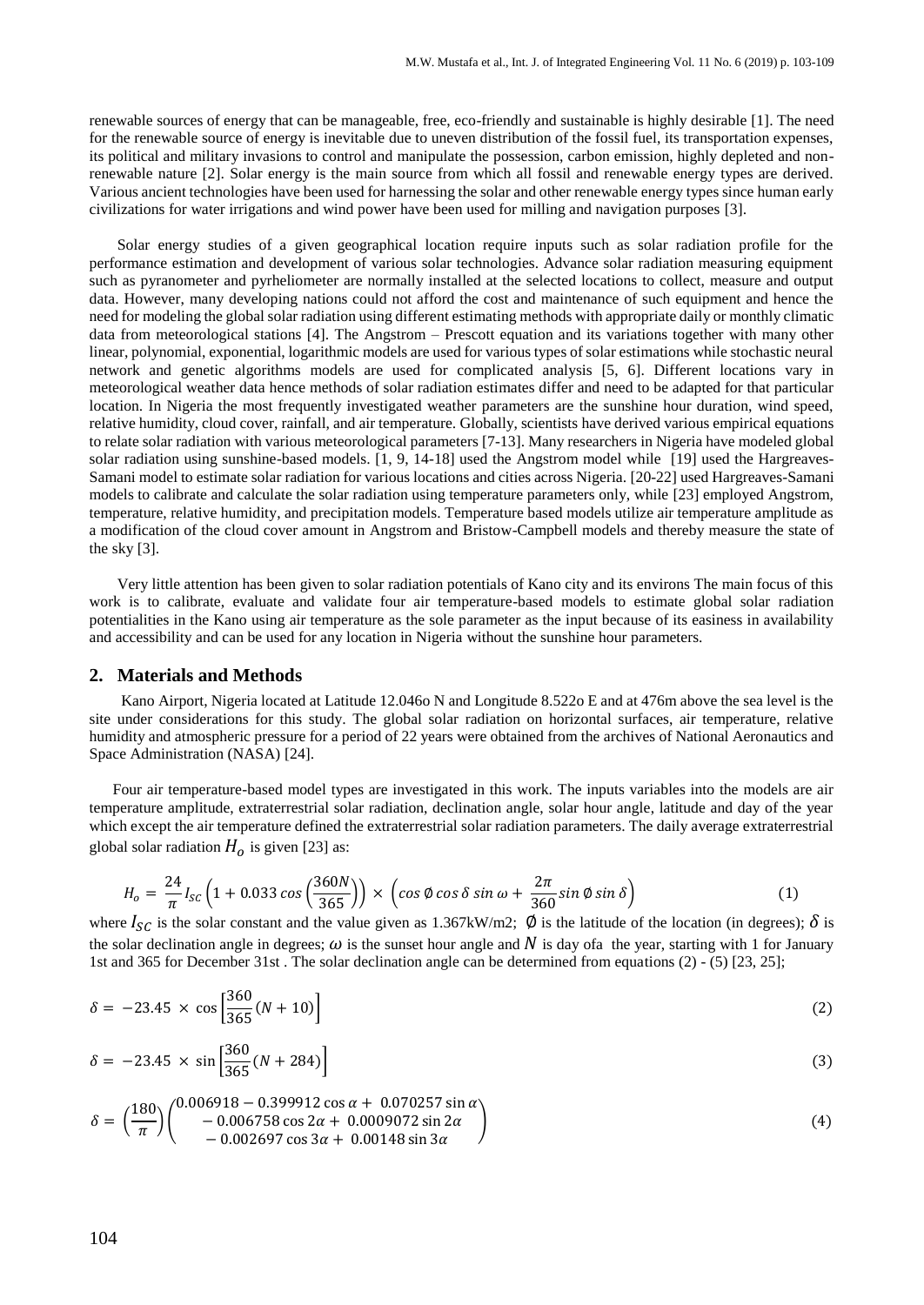$$
\alpha = \frac{2\pi \times (N-1)}{365} \tag{5}
$$

where  $\alpha$  is the day angle (in radians) The sunset hour angle is given in equation (6):

$$
\omega = \cos^{-1}[-\tan\delta\tan\emptyset]
$$
 (6)

$$
K_T = \frac{H_m}{H_o} \tag{7}
$$

The ratio of average horizontal surface radiation  $H_m$  to the average extraterrestrial radiation  $H_o$  measures the clearness index at that particular surface, the temperature-based model relate the temperature amplitude to  $K_T$  in equation (7).

### **3. Air Temperature Amplitude Based Models**

#### **3.1 Hargreaves and Samani model**

Hargreaves and Samani [26] introduced and proposed the estimation of global solar radiation from daily temperature amplitude according to equation (8):

$$
H_m = K_r (T_{max} - T_{min})^{0.5} H_o
$$
\n(8)

where,  $H_m$  represents approximated global solar radiation in (MJ/m2day),  $H_o$  represent extraterrestrial solar radiation in (MJ/m2day),  $T_{max}$  stand for daily maximum temperature in degree Celsius,  $T_{min}$  stand for daily minimum temperature in degree Celsius and  $K_r$  stands for empirical the coefficient.  $K_r$  was assigned 0.17 for semiarid and arid zones. Hargreaves [27] proposed  $K_r = 0.16$  for inland zones and a value of  $K_r = 0.19$  to coastal areas. It is assumed that this temperature amplitude based equation can supply full information on cloud cover.

#### **3.2 Allen Model**

Allen [28] recommended the use of the self-calibrating model to assess the global radiation after the work of Hargreaves-Samani [26] by introducing a correction factor which expressed the empirical coefficient  $K_r$  as a function of the ratio of atmospheric pressure at the site location,  $(kPa)$  and at sea level  $(Po, = 101.3kPa)$  as in equation (9)

$$
K_r = K_{ra} \left(\frac{P}{P_o}\right)^{0.5} \tag{9}
$$

Allen recommended values of 0.17 for interior regions and 0.20 for coastal regions for the empirical coefficient  $K_{ra}$ .

#### **3.3 Samani Model**

Samani [29] was able to provide further improvement in the empirical coefficient  $K_r$  of equation (8) by analyzing one year average monthly data which reduced the estimated global solar radiation errors. The improved  $K_r$  is given in equation (10) [25].

$$
K_r = A(T_{max} - T_{min})^2 + B(T_{max} - T_{min}) + C
$$
  
The coefficients  $A = 0.00185$  (oC-2),  $B = -0.04330$  (oC-1) while  $C = 0.40230$ . (10)

#### **3.4 Bristow-Campbell Model**

Bristow and Campbell [30] introduced a model for estimating daily global solar radiation that exponentially and arbitrarily approaches the value of the air temperature amplitude and is expressed as:

$$
H_m = A[1 - exp(-B\Delta T^c)]H_o \tag{11}
$$

The coefficients  $A$ ,  $B$  and  $C$  are empirical and have some physical explanation. Coefficient  $A$  expresses the greatest estimate of the atmospheric transmission, it is a property of the location under consideration, and a function of latitude, (L) and elevation  $h$  of the location and  $A$  can be expressed as equation (12) [31]

$$
A = a + b \tag{12}
$$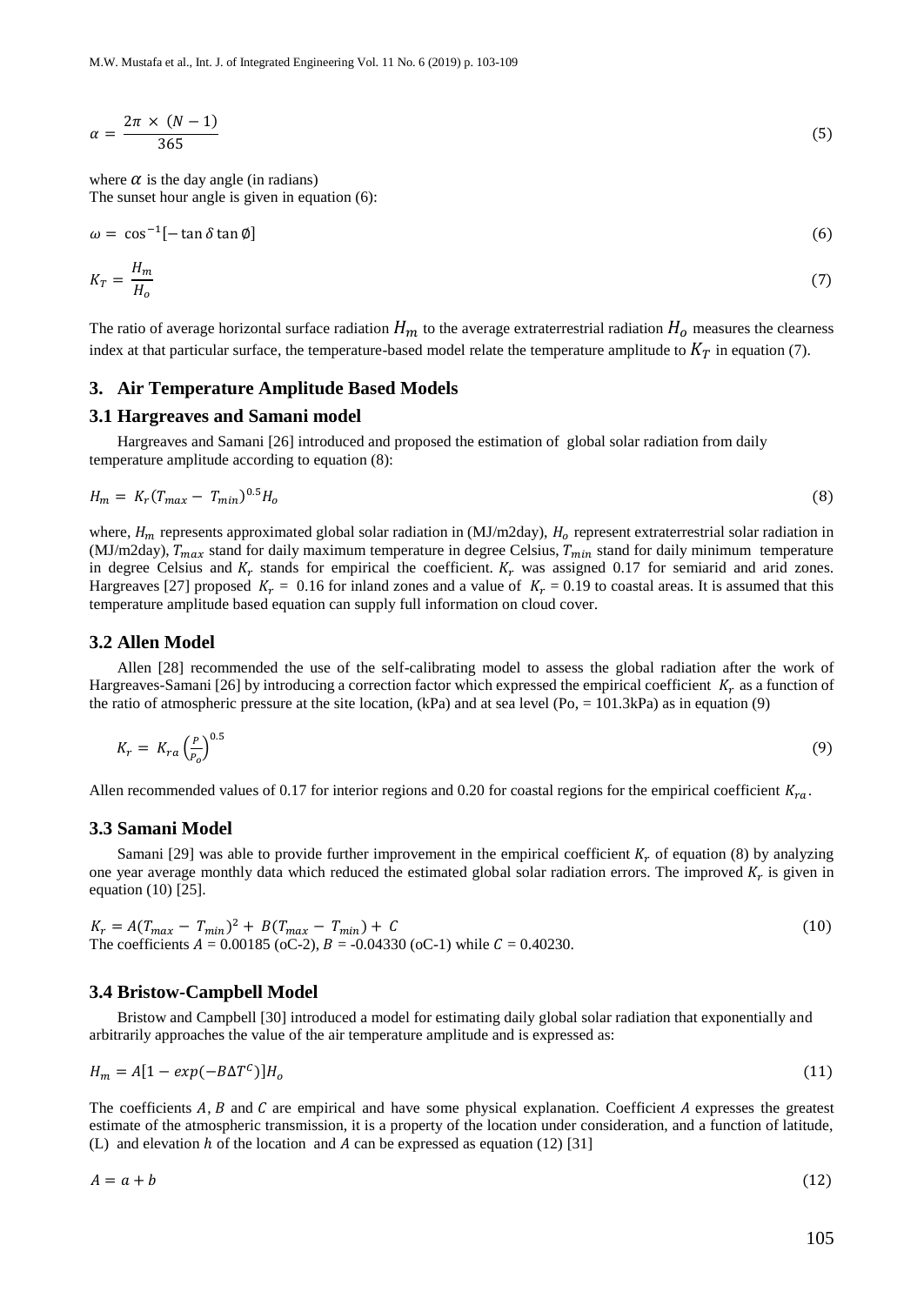where  $a$  and  $b$  could be expressed as equations (13) and (14) respectively as follows:

$$
a = -3.517 \times 10^{-3} L - 1.492 \times 10^{-6} h + 0.3263 \tag{13}
$$

$$
b = 5.042 \times 10^{-4}L + 4.845 \times 10^{-5}h + 0.4644
$$
 (14)

The coefficients  $B$  (oC-1) and C determine the result of the increase in  $\Delta T$  on the greatest estimate of atmospheric transmission and vary between (0.001945) and (0.007846) from arid zones to humid zones.  $C = 2.4$  while B is calculated as in equation (15):

$$
B = 0.036 \exp(-0.154 \Delta T_{av})
$$
\n(15)

where  $\Delta T_{av}$  is the monthly average of  $\Delta T$ .

#### **4. Model Statistical evaluation**

Statistical analysis for evaluation of the performance of the estimated model's values and the measured values data was based on measured daily global solar radiation  $H_m$  against estimated daily global solar radiation  $H_c$  [32]. To evaluate the models performance of goodness extrapolation precision, different statistical evaluation indicators were employed and as follows: root mean-square error RMSE, mean bias error MBE, the coefficient of determination  $R^2$ , coefficient the of residual mass  $\mathcal{C}RM$ , and mean percentage error  $\mathcal{MPE}$ . They are defined in the following equations [22, 25]:

$$
RMSE = \left[\frac{1}{n}\sum_{i=1}^{n} (H_m - H_c)\right]^{1/2} \tag{16}
$$

$$
MBE = \frac{1}{n} \sum_{i=1}^{n} (H_m - H_c)
$$
 (17)

$$
R^2 = 1 - \frac{\sum_{i=1}^{n} (H_m - H_c)^2}{\sum_{i=1}^{n} (H_m - H_{\text{max}})^2}
$$
(18)

$$
CRM = \frac{\sum_{i=1}^{n} M_m - \sum_{i=1}^{n} H_c}{\sum_{i=1}^{n} H_m}
$$
\n(19)

$$
MPE = \frac{1}{n} \sum_{i=1}^{n} \left( \frac{H_m - H_c}{H_m} \right) \times 100 \qquad \% \tag{20}
$$

where  $H_{\text{max}}$  is the mean measured solar radiation and *n* is the number of data.

#### **5. Results and Discussion**

Table 1 shows the observed and estimated global solar radiation for the 22 years monthly average daily data analyzed for Kano Airport. It is observed that the estimated global solar radiation vary from one model to another and also from one month to another. The variations in the models estimate were quite expected and this forms the basis for selecting the one that best suits the particular location. From the estimated model results and statistical analysis from Table 1

| Month |                   | <b>Estimated Radiation</b><br>$(MJm^2d^{-1})$ | <b>Observed</b><br><b>Radiation</b><br>$(JMM^{-2}d^{-1})$ |               |        |
|-------|-------------------|-----------------------------------------------|-----------------------------------------------------------|---------------|--------|
|       | <b>Hargreaves</b> | <b>Allen</b>                                  | <b>Bristow-</b><br>Campbell                               | <b>Samani</b> |        |
| Jan   | 17.970            | 18.577                                        | 23.445                                                    | 17.133        | 19.764 |
| Feb   | 20.158            | 20.840                                        | 25.898                                                    | 19.790        | 22.788 |
| Mar   | 21.443            | 22.168                                        | 27.803                                                    | 20.675        | 24.444 |
| Apr   | 20.481            | 21.173                                        | 27.213                                                    | 19.103        | 25.056 |

#### **Table 1- Estimated and Observed global solar radiation for Kano.**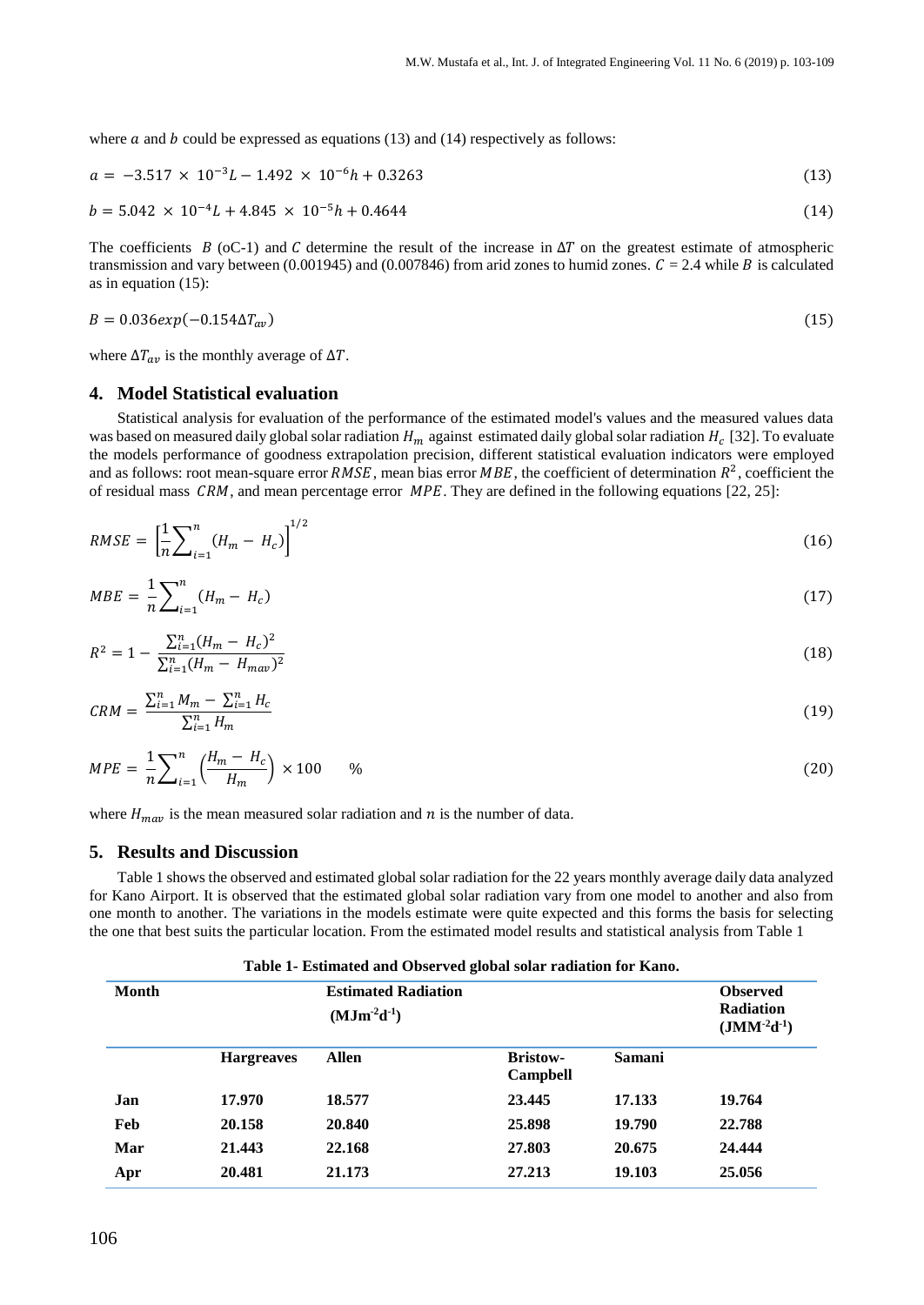| <b>May</b> | 17.950 | 18.557 | 21.877 | 18.580 | 24.336 |
|------------|--------|--------|--------|--------|--------|
| Jun        | 15.340 | 15.859 | 14.266 | 19.081 | 23.112 |
| Jul        | 13.580 | 14.039 | 9.117  | 19.487 | 20.916 |
| Aug        | 14.149 | 14.627 | 10.591 | 19.464 | 19.476 |
| <b>Sep</b> | 15.696 | 16.226 | 16.106 | 18.455 | 20.412 |
| Oct        | 18.520 | 19.145 | 24.607 | 17.274 | 21.240 |
| <b>Nov</b> | 18.407 | 19.029 | 23.918 | 17.678 | 20.592 |
| Dec        | 17.392 | 17.979 | 22.691 | 16.582 | 18.972 |
| Average    | 17.591 | 18.185 | 20.628 | 18.608 | 21.759 |

and Table 2, the Samani model has the best fit while Allen model and Hargreaves model follow in that order for solar radiation estimation for the site under considerations. The Bristow-Campbell model with the highest average of 20.628MJm<sup>-2</sup>d<sup>-1</sup>, however, has the highest error and the least correlation coefficient hence not suitable for global solar radiation estimation for the site.

 As seen in Figure 1, the Hargreaves, Allen, and Samani model showed good correlation coefficient at the beginning and at the end of year and poor correlation coefficient between the months of May and September each while Bristow-Campbell model had a poor correlation coefficient from the month of May to late September, the Samani model has disparities from the months of August to late November. From Figure 1 it could be observed that the highest global solar radiation on the horizontal surface occurred in the month of March and this coincides with the transition from Harmattan – Hot seasons often with clear sky hot temperature. With the exception of Samani model, the lowest global solar radiation was recorded in the month of July which coincides with peak Rainy season accompanied with total cloud cover.



**Fig. 1 - Observed and Estimated Model Solar Radiation**

| Table 2 - Computed Statistical Indicators between Observed and Estimated Models. |             |            |                |            |            |  |
|----------------------------------------------------------------------------------|-------------|------------|----------------|------------|------------|--|
| Model                                                                            | <b>RMSE</b> | <b>MBE</b> | $\mathbf{R}^2$ | <b>CRM</b> | <b>MPE</b> |  |
|                                                                                  |             |            |                |            |            |  |
| <b>Hargreaves</b>                                                                | 4.6579      | $-4.1685$  | 0.3188         | 0.1916     | $-19.0246$ |  |
|                                                                                  |             |            |                |            |            |  |
| Allen                                                                            | 4.1595      | $-3.5740$  | 0.3188         | 0.1643     | $-16.2882$ |  |
|                                                                                  | 5.7473      | $-1.1313$  | 0.1750         | 0.0520     | $-5.4397$  |  |
| <b>Bristow-Campbell</b>                                                          |             |            |                |            |            |  |
|                                                                                  |             |            |                |            |            |  |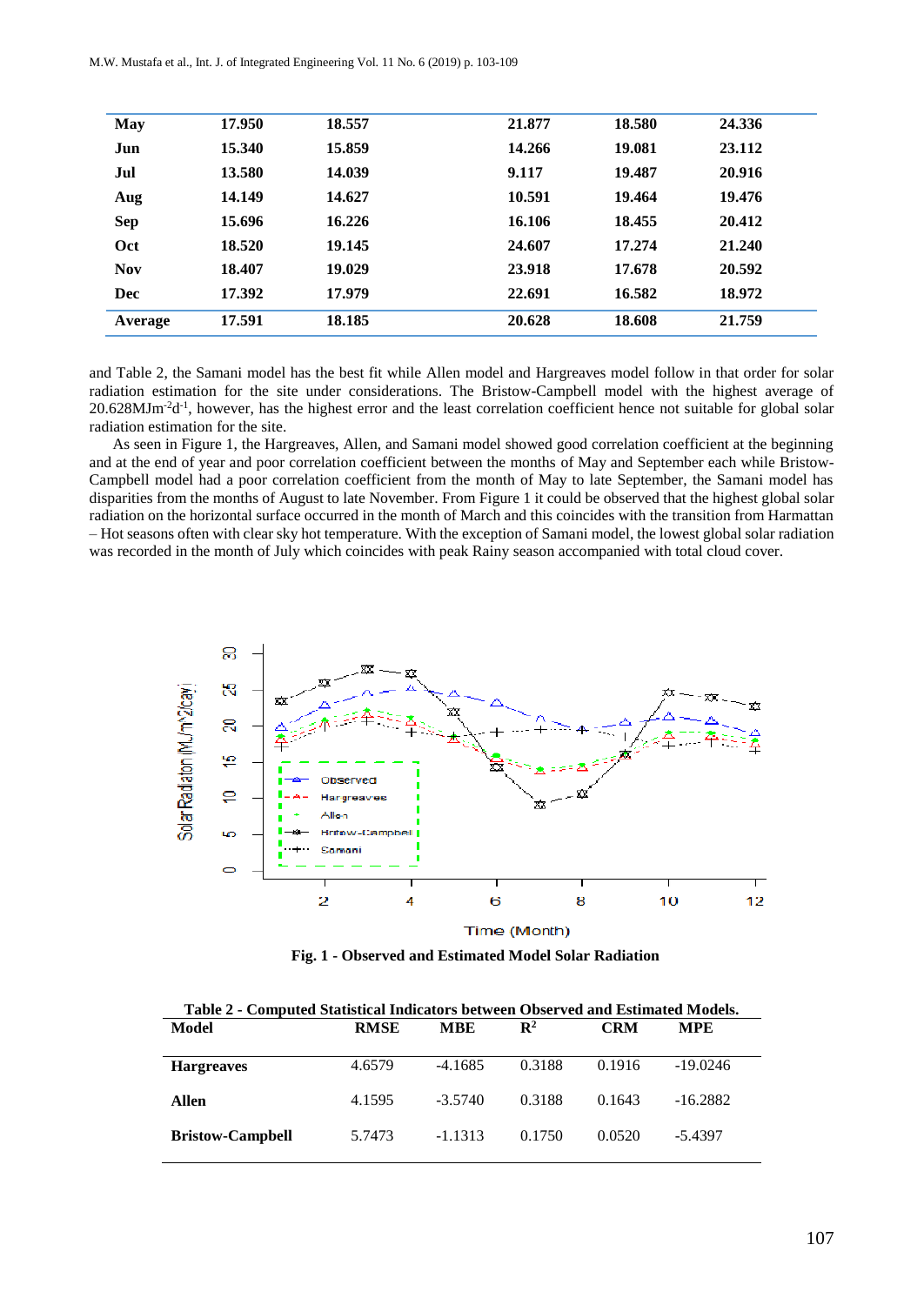| Samani | 3.5443 | $-3.1506$ | 0.3508 | 0.1448 | $-14.0538$ |
|--------|--------|-----------|--------|--------|------------|
|        |        |           |        |        |            |

Statistical performance analysis of each model was evaluated and shown in Table 2. The performance parameter values vary from one model to another with correlation coefficient R2 ranging between 0.1750 to 0.3508 with Samani model indicating the best correlation coefficient of 0.3508 followed by Allen and Hargreaves models with a value of 0.3188 each while the Bristow-Campbell showed the least correlation. The RMSE of Samani model was the least indicating the best performance model followed by Allen and Hargreaves models respectively while the Bristow-Campbell had the highest error. The negative signs in the statistical performance measurement indicate non-correlation between the observed and estimated radiation data.

#### **6. Conclusion**

Global solar radiation on horizontal surface assessment of Kano Airport, Nigeria and its environs was carried out in this work. Air temperature, relative humidity, solar radiation data were taken from the National Aeronautics and Space Administration (NASA) website and these data were analyzed statistically using R programming Air temperature was used to calibrate, validate and evaluate four models namely Hargreaves model, Allen model, Bristow-Campbell model and Samani model for estimating global solar radiation on horizontal surface. The Samani model has the least RMSE  $=$ 0.3508 and the highest  $R^2$  of 0.3508 is recommended amongst the four models, although Allen model and Hargreaves model could also be considered in that order. The MBE and MPE indicated the level of non-correlation between the observed and the estimated solar radiation levels. The CRM shows the level of underestimation of the empirical models with the Hargreaves model being the most underestimated. Air temperature-based models could be subjected to temperature variations that might lead to error in estimating daily global solar radiation; daily air temperature could easily be sourced from any meteorological station in the absence of sunshine hour data. In the future works, the accuracy of the estimated solar radiation values of the empirical models using the air temperature can be further improved by using autocalibration of the models in future works.

#### **References**

- [1] Ajayi, O., Ohijeagbon, O., Nwadialo, C. and Olasope, O. (2014). New model to estimate daily global solar radiation over Nigeria*. Sustainable Energy Technologies and Assessments*. 5: 28-36.
- [2] Barton, J. P. and Infield, D. G. (2004). Energy storage and its use with intermittent renewable energy*. Energy Conversion, IEEE Transactions on*. 19(2): 441-448.
- [3] Paulescu, M., Paulescu, E., Gravila, P. and Badescu, V. (2012). *Weather modeling and forecasting of PV systems operation*: Springer Science & Business Media.
- [4] Besharat, F., Dehghan, A. A. and Faghih, A. R. (2013). Empirical models for estimating global solar radiation: A review and case study*. Renewable and Sustainable Energy Reviews*. 21: 798-821.
- [5] Kaplanis, S. and Kaplani, E. (2010). Stochastic prediction of hourly global solar radiation for Patra, Greece*. Applied Energy*. 87(12): 3748-3758.
- [6] Bocco, M., Willington, E. and Arias, M. (2010). Comparison of regression and neural networks models to estimate solar radiation*. Chilean Journal of Agricultural Research*. 70(3): 428-435.
- [7] Mehmet, K. (2012). Estimation of global solar radiation on a horizontal surface in Erzincan, Turkey*. International Journal of Physical Sciences*. 7(33): 5273-5280.
- [8] Meza, F. and Varas, E. (2000). Estimation of mean monthly solar global radiation as a function of temperature*. Agricultural and Forest Meteorology*. 100(2): 231-241.
- [9] Augustine, C. and Nnabuchi, M. (2009). The relationship between global solar radiation and sunshine hours for Calabar, Port Harcourt and Enugu, Nigeria*. International Journal of Physical Sciences*. 4(4): 182-188.
- [10] Bakirci, K. (2009). Correlations for estimation of daily global solar radiation with hours of bright sunshine in Turkey*. Energy*. 34(4): 485-501.
- [11] Iqbal, M. (1979). A study of Canadian diffuse and total solar radiation data—I Monthly average daily horizontal radiation*. Solar Energy*. 22(1): 81-86.
- [12] Newland, F. (1989). A study of solar radiation models for the coastal region of South China*. Solar Energy*. 43(4): 227-235.
- [13] Ugwu, A. and Ugwuanyi, J. (2011). Performance assessment of Hargreaves model in estimating solar radiation in Abuja using minimum climatological data*. International Journal of the Physical Sciences*. 6(31): 7285-7290.
- [14] Umoh, M. D., Udo, S. O. and Udoakah, Y.-O. N. (2014). Estimating global solar radiation on horizontal surface from sunshine hours over Port Harcourt, Nigeria*. Journal of Electrical and Electronics Engineering Research*. 6(1): 1-5.
- [15] Gana, N. and Akpootu, D. (2013). Angstrom type empirical correlation for estimating global solar radiation in north-eastern Nigeria*. The International Journal Of Engineering And Science*. 2: 58-78.